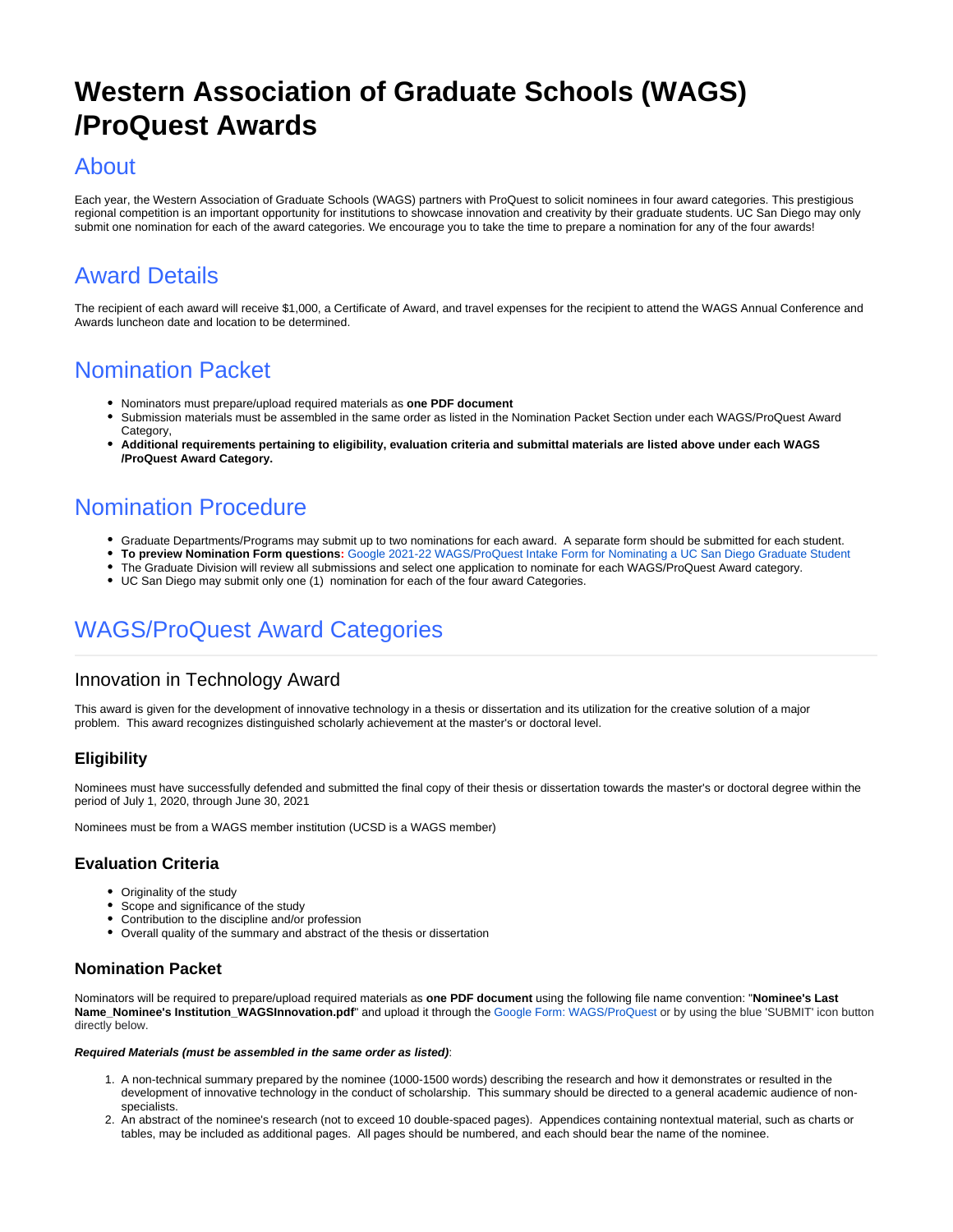- 3. Two (2) nomination letters (not to exceed 1 page per letter). One letter from the department head or major professor and one letter from an additional faculty member. The letters should include information regarding the significance of the study, the contribution of the study to the program of the degree granting unit, and the broader impact of the innovation on the knowledge base of the discipline.
- 4. The nominee's curriculum vitae or resume (not to exceed five pages).

## Distinguished Master's Thesis Award in STEM Disciplines

This award recognizes distinguished scholarly achievement at the master's level in STEM disciplines: biological sciences, mathematical sciences, physical sciences, life sciences and engineering.

## **Eligibility:**

The scholarly product eligible for this competition is a formal written thesis. If a nominating department offers both a thesis option and a project option, only the thesis is acceptable for consideration for this award.

Nominees must have successfully defended and submitted the final copy of their thesis towards the master's degree within the period of July 1, 2020, through June 30, 2021

Nominees must be from a WAGS member institution (UCSD is a WAGS member)

## **Evaluation Criteria**

- Originality of the study
- Scope and significance of the study
- Contribution to the discipline and/or profession
- Overall quality of the summary and abstract of the thesis

## **Nomination Packet**

Nominators will be required to prepare/upload the following required materials as **one PDF document** using the following file name convention: "**Nominee' s Last Name Nominee's Institution\_WAGSSTEM.pdf**" and upload it through the [Google Form: WAGS/ProQuest](https://docs.google.com/forms/d/e/1FAIpQLScPvw7RKEZ_zlBZ1CAYz8vkNFEBvz2wN3X2_h62bVqaTcCjAw/viewform) or by using the blue 'SUBMIT' icon button directly below.

#### **Required Materials must be assembled in the same order as listed**:

- 1. A non-technical summary prepared by the nominee (1000-1500 words) describing the research and its significance. This summary is intended for a general academic audience of non-specialists.
- 2. An abstract of the nominee's research (not to exceed 10 double-spaced pages). Appendices containing nontextual material, such as charts or tables, may be included as additional pages. All pages should be numbered, and each should bear the name of the nominee.
- 3. Two (2) nomination letters (not to exceed 1 page per letter). One letter from the department head or major professor and one letter from an additional faculty member. The letters should include information regarding the significance of the thesis, the contribution of the thesis to the program of the degree granting unit, and the impact of the thesis on the knowledge base of the discipline.
- 4. The nominee's curriculum vitae or resume (not to exceed five pages).

## Distinguished Master's Thesis Award in Humanities, Social Sciences, Education, and Business **Disciplines**

This award recognizes distinguished scholarly achievement at the master's level the Humanities, Social Sciences, Education, and Business Disciplines.

### **Eligibility:**

The scholarly product eligible for this competition is a formal written thesis. If a nominating department offers both a thesis option and a project option, only the thesis is acceptable for consideration for this award.

Nominees must have successfully defended and submitted the final copy of their thesis or dissertation towards the master's degree within the period of July 1. 2020, through June 30, 2021

Nominees must be from a WAGS member institution (UCSD is a WAGS member)

### **Evaluation Criteria**

- Originality of the study
- Scope and significance of the study
- Contribution to the discipline and/or profession
- Overall quality of the summary and abstract of the thesis or dissertation

### **Nomination Packet**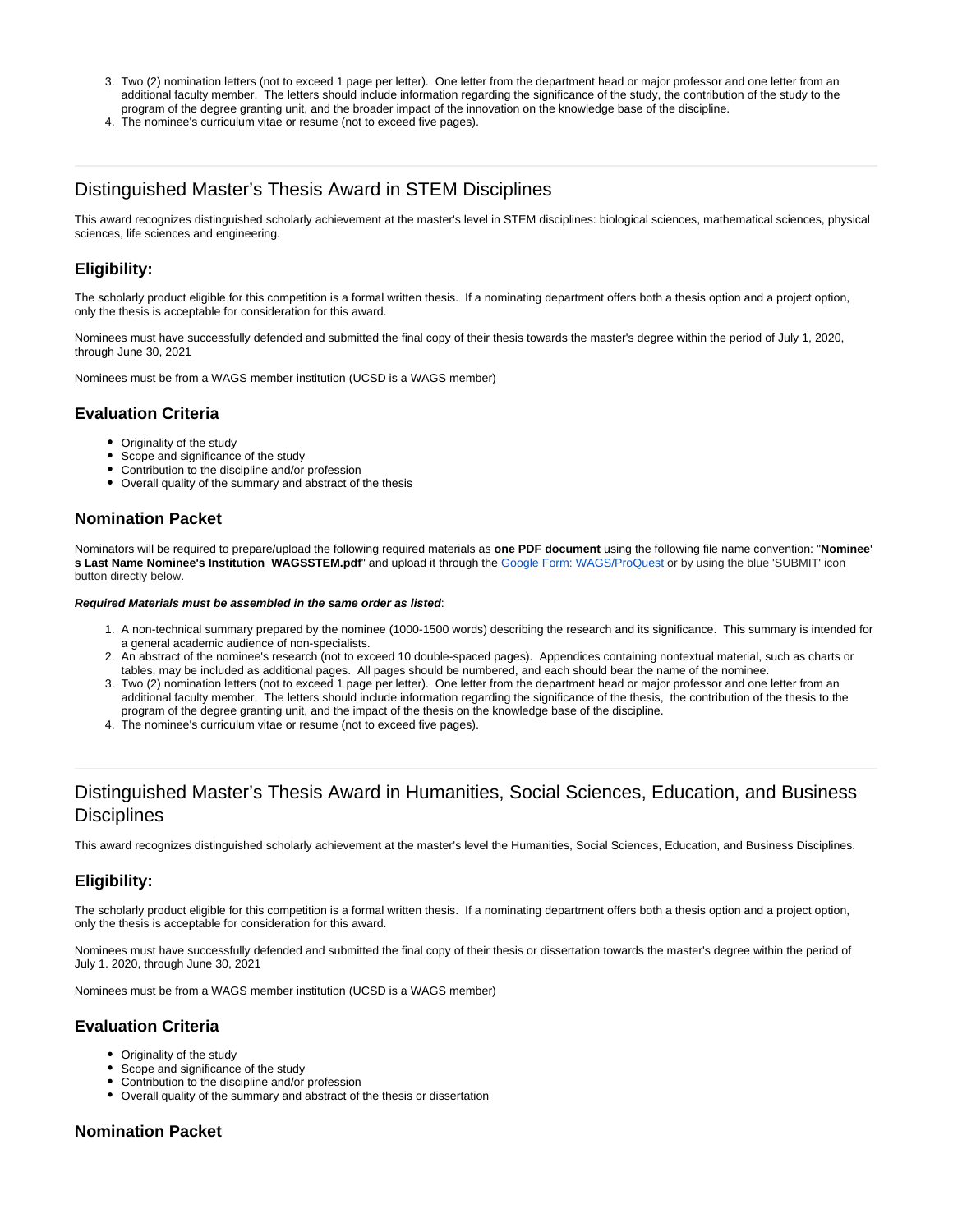Nominators will be required to prepare/upload the following required materials as **one PDF document** using the following file name convention: "**Nominee'** s Last Name Nominee's Institution\_WAGSDMT.pdf" and upload it through the [Google Form: WAGS/ProQuest](https://docs.google.com/forms/d/e/1FAIpQLScPvw7RKEZ_zlBZ1CAYz8vkNFEBvz2wN3X2_h62bVqaTcCjAw/viewform) or by using the blue 'SUBMIT' icon button directly below..

#### **Required Materials must be assembled in the same order as listed**:

- 1. A non-technical summary prepared by the nominee (1000-1500 words) describing the research and its significance. This summary is intended for a general academic audience of non-specialists.
- 2. An abstract of the nominee's research (not to exceed 10 double-spaced pages). Appendices containing nontextual material, such as charts or tables, may be included as additional pages. All pages should be numbered, and each should bear the name of the nominee.
- 3. Two (2) nomination letters (not to exceed 1 page per letter). One letter from the department head or major professor and one letter from an additional faculty member. The letters should include information regarding the significance of the thesis, the contribution of the thesis to the program of the degree granting unit, and the impact of the thesis on the knowledge base of the discipline.
- 4. The nominee's curriculum vitae or resume (not to exceed five pages).

# Distinguished Master's Thesis and/or Final Master's Capstone Project Award in the Creative, Visual and Performing Arts

This award recognizes distinguished scholarly achievement and creative arts' achievement at the master's level in Creative, Visual, and Performing Arts Disciplines.

## **Eligibility**

**The scholarly or creative work eligible for this competition is one of the following:**

- A traditional, formal written thesis;
- A major capstone paper or creative product (e.g. collection of poetry);
- An audio, video, or digital file of a performance, portfolio, or exhibition.

Since many fine and performing arts Master's projects involve a combination of written and artistic products, both may be submitted for review (if applicable) and considered in the decision for the award. Nominees must have successfully completed all requirements for their scholarly or creative work in the context of degree progression and/or completion.

Typically, this means that a written thesis will have been successfully defended and final copy submitted; their major capstone paper or creative product will have been submitted and evaluated for degree completion; or their performance, portfolio, or exhibition will have been publicly presented and/or evaluated for degree completion, as appropriate within the period of July 1, 2020, through June 30, 2021.

Nominees must be from a WAGS member institution (UCSD is a WAGS member)

### **Evaluation Criteria**

- Originality
- Aesthetic Merit
- $\bullet$ Technical execution
- Potential to reach beyond the original academic audience through future performance, exhibition, or publication

### **Nomination Packet**

Nominators will be required to prepare/upload the following required materials as **one PDF document** using the following file name convention: "**Nominee' s Last Name Nominee's Institution\_WAGSCreative.pdf**" and upload it through the [Google Form: WAGS/ProQuest](https://docs.google.com/forms/d/e/1FAIpQLScPvw7RKEZ_zlBZ1CAYz8vkNFEBvz2wN3X2_h62bVqaTcCjAw/viewform) or by using the blue 'SUBMIT' icon button directly below.

#### **Required Materials must be assembled in the same order as listed**:

- 1. A non-technical summary prepared by the nominee (1000-1500 words) describing the research, artistic approach, inspiration and/or major influences, and its significance. This summary is intended for a general academic audience of non-specialists. For those submitting projects that involve a public performance or exhibition, we encourage a video recording of the event as well, so that the scope and impact of the event can be considered.
- 2. An abstract or example of the nominee's research or project (not to exceed 10 double-spaced pages). Appendices containing nontextual material, such as charts or tables, may be included as additional pages. All pages should be numbered, and each should bear the name of the nominee.
- 3. Two (2) nomination letters (not to exceed 1 page per letter). One letter from the department head or major professor and one letter from an additional faculty member. The letters should include information regarding the significance of the thesis and/or project, the contribution of the thesis and/or project to the program of the degree granting unit, and the impact of the knowledge base of the discipline.
- 4. The nominee's curriculum vitae or resume (not to exceed five pages).

# **Deadline**